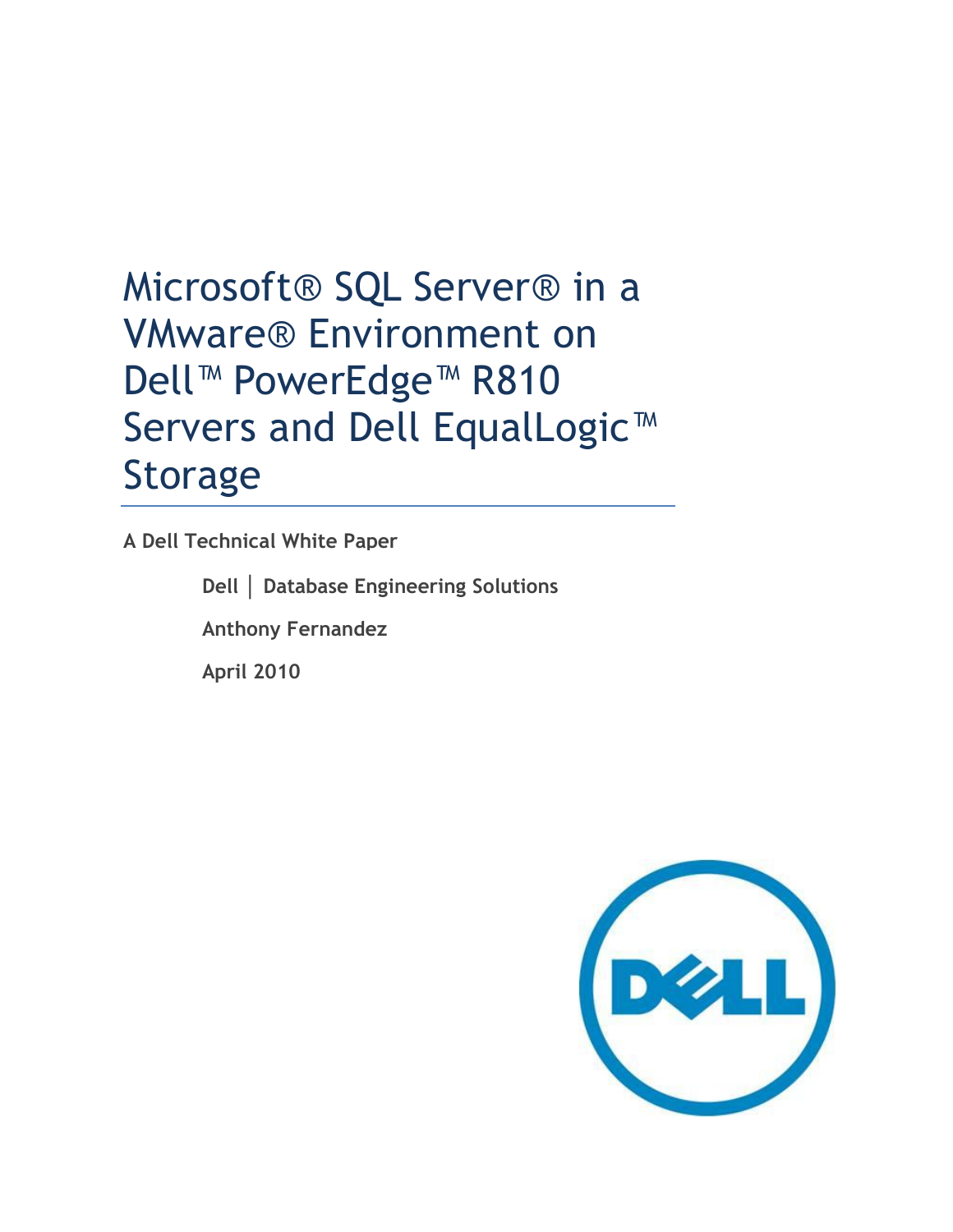THIS WHITE PAPER IS FOR INFORMATIONAL PURPOSES ONLY, AND MAY CONTAIN TYPOGRAPHICAL ERRORS AND TECHNICAL INACCURACIES. THE CONTENT IS PROVIDED AS IS, WITHOUT EXPRESS OR IMPLIED WARRANTIES OF ANY KIND.

© 2010 Dell Inc. All rights reserved. Reproduction of this material in any manner whatsoever without the express written permission of Dell Inc. is strictly forbidden. For more information, contact Dell.

*Dell*, the *DELL* logo, and the *DELL* badge, *PowerEdge, PowerConnect*, and *Dell EqualLogic* are trademarks of Dell Inc*. Microsoft*, *Windows*, and *SQL Server* are either trademarks or registered trademarks of Microsoft Corporation in the United States and/or other countries. *Intel* and *Xeon* are registered trademarks of Intel Corporation in the U.S. and other countries. *ESX*, *VMware*, *vSphere*, and *VMotion* are registered trademarks or trademarks of VMware, Inc. in the United States and/or other jurisdictions.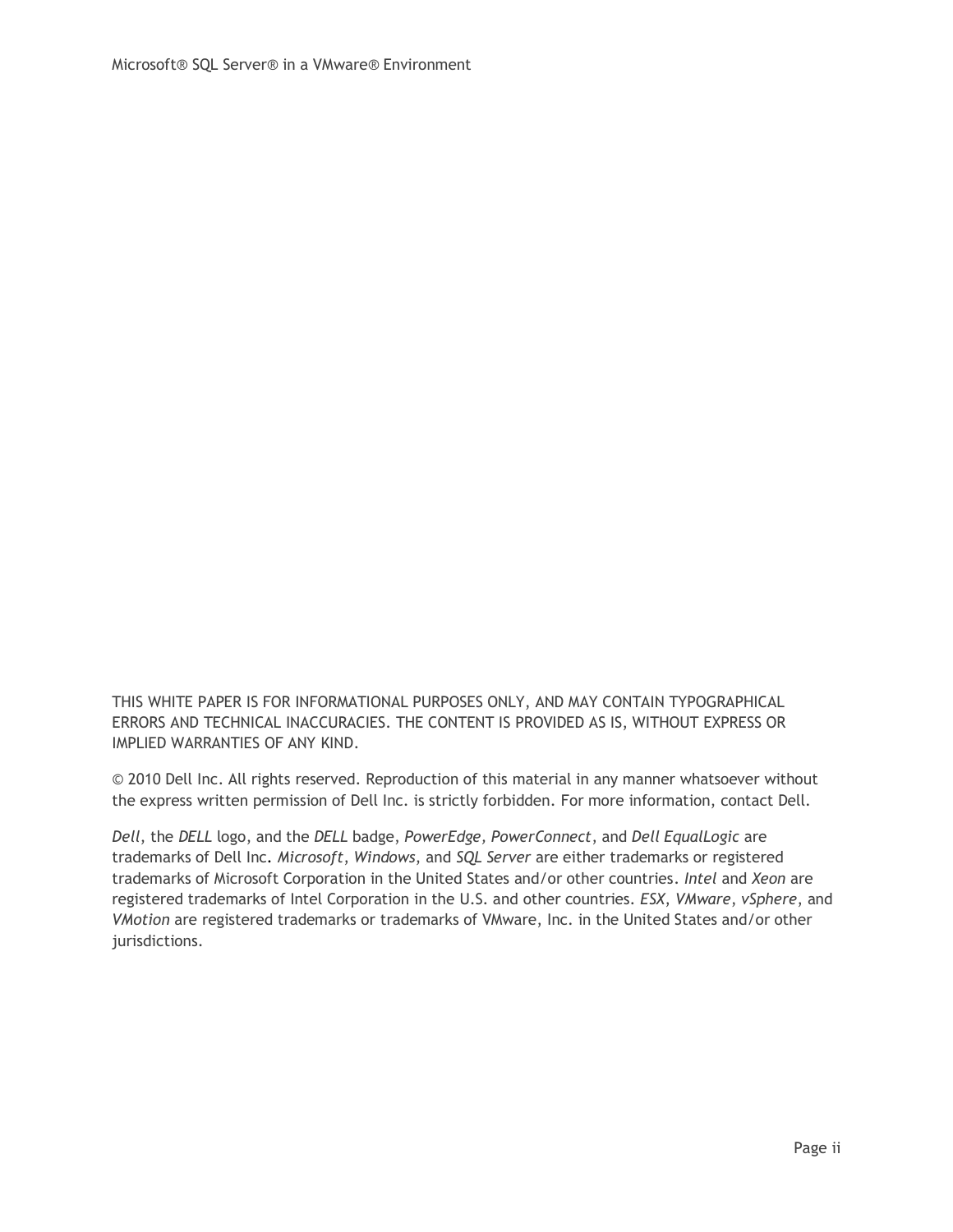## **Table of Contents**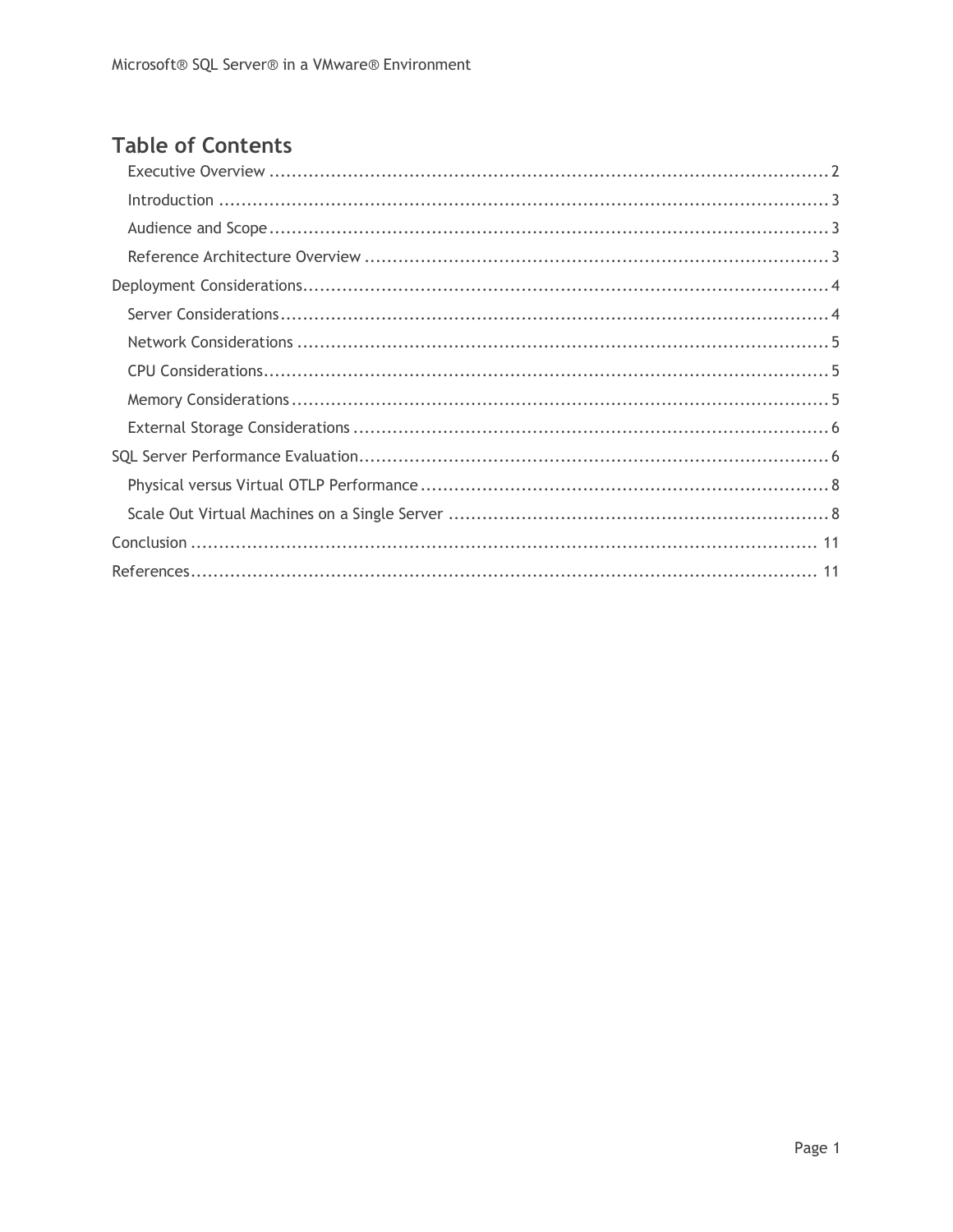## <span id="page-3-0"></span>**Executive Overview**

This white paper describes the benefits and performance of the latest Dell™ PowerEdge™ R810 running Microsoft® SQL Server® in VMware® vSphere™ 4.0 Update 1 (U1) and EqualLogic™ PS6000XV iSCSI storage arrays. The Dell PowerEdge R810 offers an ideal platform to consolidate demanding virtual database workloads in space conscious datacenters. The R810 also offers energy efficiency features in a dense 2U, form factor rack server with up to a four-socket capacity and up to 512GB of RAM.

<span id="page-3-1"></span>A series of evaluation and performance tests were executed to determine the performance the PowerEdge R810 can deliver in a virtual database environment. The tests compared the overall performance improvement against the previous server generation, as well as the added capacity.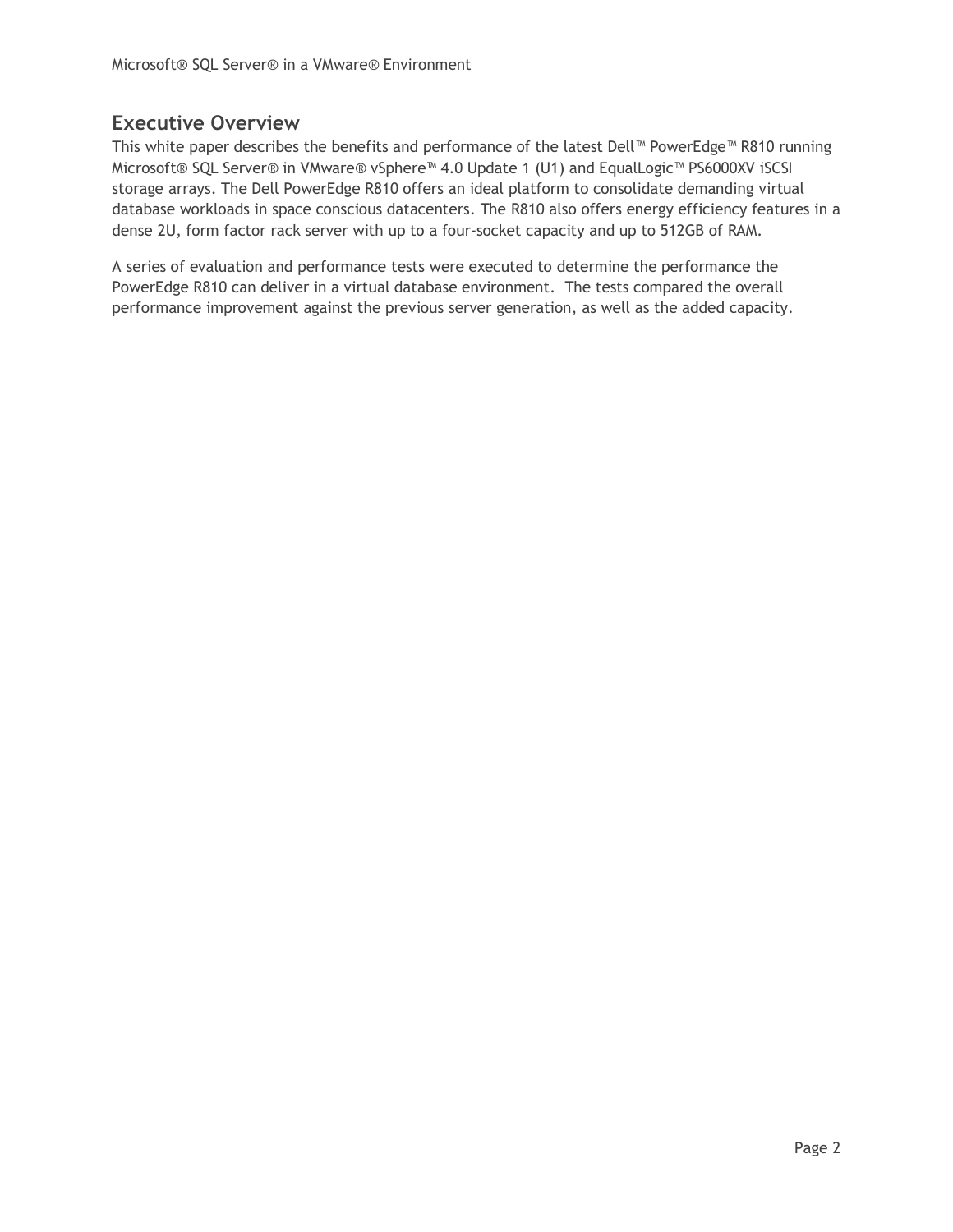### **Introduction**

The PowerEdge R810 with the latest Intel® Xeon® 6500 and 7500 Series family of processors, with up to 512GB of RAM, is an ideal candidate for IT-Green initiatives such as datacenter consolidation, and power and cooling reduction while maintaining high levels of productivity and performance.

Virtualization allows operating systems and applications to be decoupled from physical hardware. With the computing power and high-memory capacity, the PowerEdge R810 provides a platform where multiple virtual machines can operate in parallel. Dell EqualLogic iSCSI SAN provides another layer of virtualization at the storage layer that allows ease of administration, performance and scalability.

This white paper describes the reference architecture that designs and implements a virtual infrastructure running database workloads; the tests simulated users and applications that depend on database engines.

## <span id="page-4-0"></span>**Audience and Scope**

This white paper is intended for customers, partners, solution architects, storage administrators, and database administrators who are evaluating, planning, or deploying virtual machines. It describes an overview of deployment considerations and key points for sizing and deploying SQL Server in a virtualized environment.

## <span id="page-4-1"></span>**Reference Architecture Overview**

The Dell Reference Architecture describes the building blocks needed to deploy a virtual infrastructure utilizing a multi-tier architecture that contains redundant components that provide high availability at every level. Figure 1 below shows a high-level diagram of the components used in the architecture.



**Figure 1: Reference Architecture**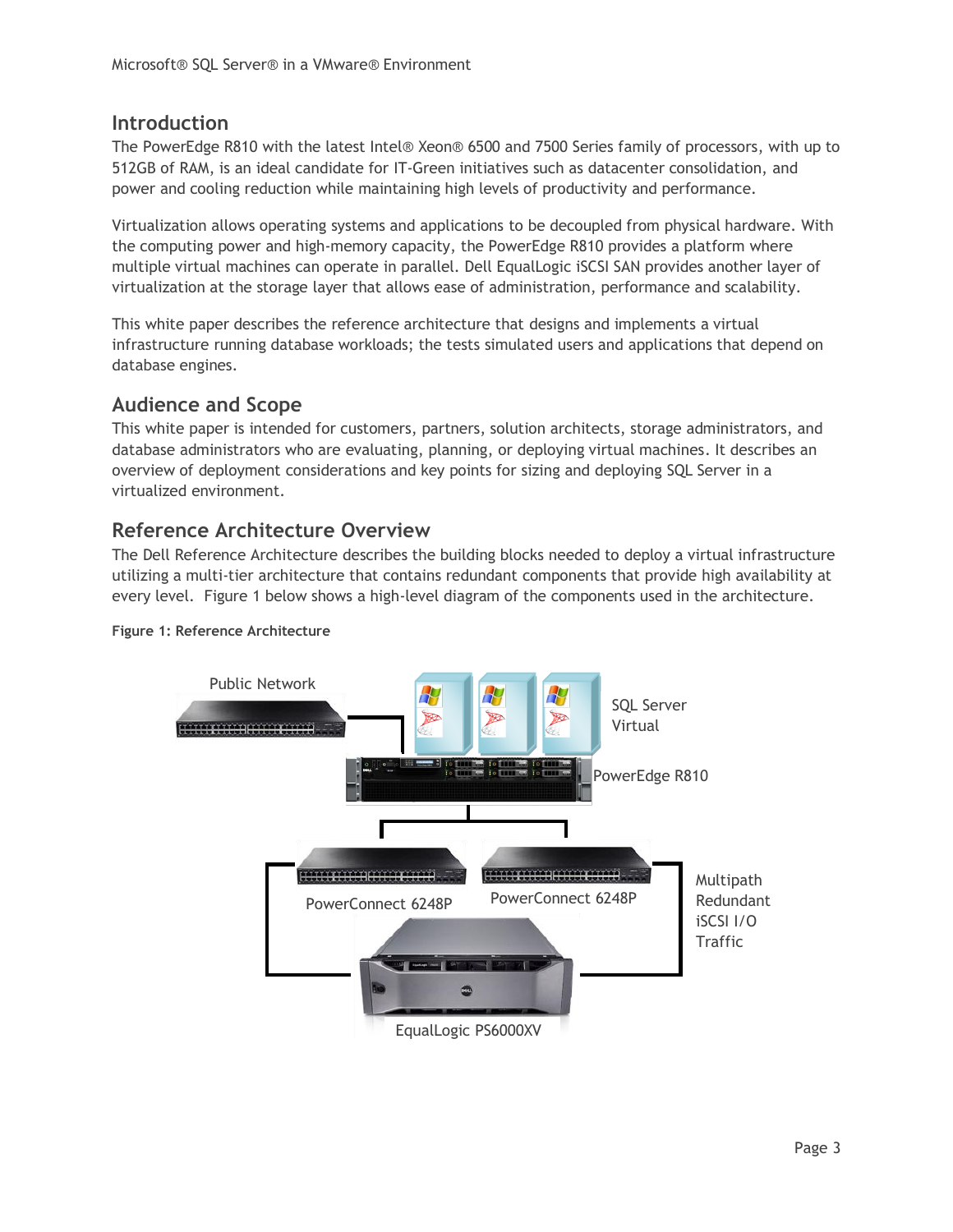**[Table 1](#page-5-2)** lists the reference architecture components.

<span id="page-5-2"></span>**Table 1 Hardware Components**

|                                     | <b>Description</b>                                                           |
|-------------------------------------|------------------------------------------------------------------------------|
| <b>Server</b>                       | PowerEdge R810                                                               |
| <b>Processors</b>                   | Four Intel® Xeon® X7550, 2.92GHz, 8MB<br>Cache, 6.40GT/s QPI, Turbo, HT      |
| Memory                              | 64GB 8x8GB RDIMM                                                             |
| <b>Internal Drives</b>              | Two 2.5" 15K 73GB RAID 1 for the operating                                   |
|                                     | system<br>Four 2.5" 15K 143GB RAID10 for ESX backup<br>data store (optional) |
| <b>Hard Drive Controller</b>        | <b>PERC H700</b>                                                             |
| <b>BIOS</b>                         | Virtualization Technology (VT) Enabled                                       |
| <b>Remote Management Controller</b> | iDRAC6 Enterprise                                                            |
| <b>Operating System</b>             | VMware vSphere 4.0 U1                                                        |
| <b>Additional Network Cards</b>     | Two Intel Pro 1000VT Quad-Port 1GbE                                          |
| <b>Network Switches</b>             | Two PowerConnect <sup>™</sup> 6248P (Stacked)                                |
| <b>Storage</b>                      | Dell EqualLogic PS6000XV iSCSI SAN (3<br>Members)                            |

## <span id="page-5-0"></span>**Deployment Considerations**

This section describes the high-level considerations for designing a virtual infrastructure that utilizes the latest PowerEdge R810. It describes key points and recommendations based on lab testing.

### <span id="page-5-1"></span>**Server Considerations**

The PowerEdge R810 server 2U form factor has up to six internal 6GBps SAS drives, and it allows organizations to maintain a small hardware footprint. The R810 offers a balance between performance and I/O capacity; with six PCIe slots the server has high network and I/O data path availability.

The server was configured with all six internal 2.5" drives. Drive 0 and Drive 1 were configured to use the ESX™ OS in a RAID 1 virtual disk, and Disk 2- 6 was configured in a RAID 10 virtual disk that was utilized for the virtual machine back-up space.

| Ō<br>۳<br>ల<br>÷ | $\bullet$<br>PowerEdge R810 | s | SATAu e<br>1001417-24 | SATAu e<br>140 = 7.3                                                                                                                                                                                                                                          | SATAL &<br><b>SR#7.5</b>  |
|------------------|-----------------------------|---|-----------------------|---------------------------------------------------------------------------------------------------------------------------------------------------------------------------------------------------------------------------------------------------------------|---------------------------|
| 6318             |                             |   | SATAU 0               | <b>The Contract of the Contract of the Contract of the Contract of the Contract of the Contract of the Contract of the Contract of the Contract of the Contract of the Contract of the Contract of the Contract of the Contract </b><br>SATAU 0<br>16000 7.29 | <b>SATAU 0</b><br>6000729 |
|                  |                             |   |                       |                                                                                                                                                                                                                                                               |                           |
|                  |                             |   |                       |                                                                                                                                                                                                                                                               |                           |

**Figure 2: R810 Front View**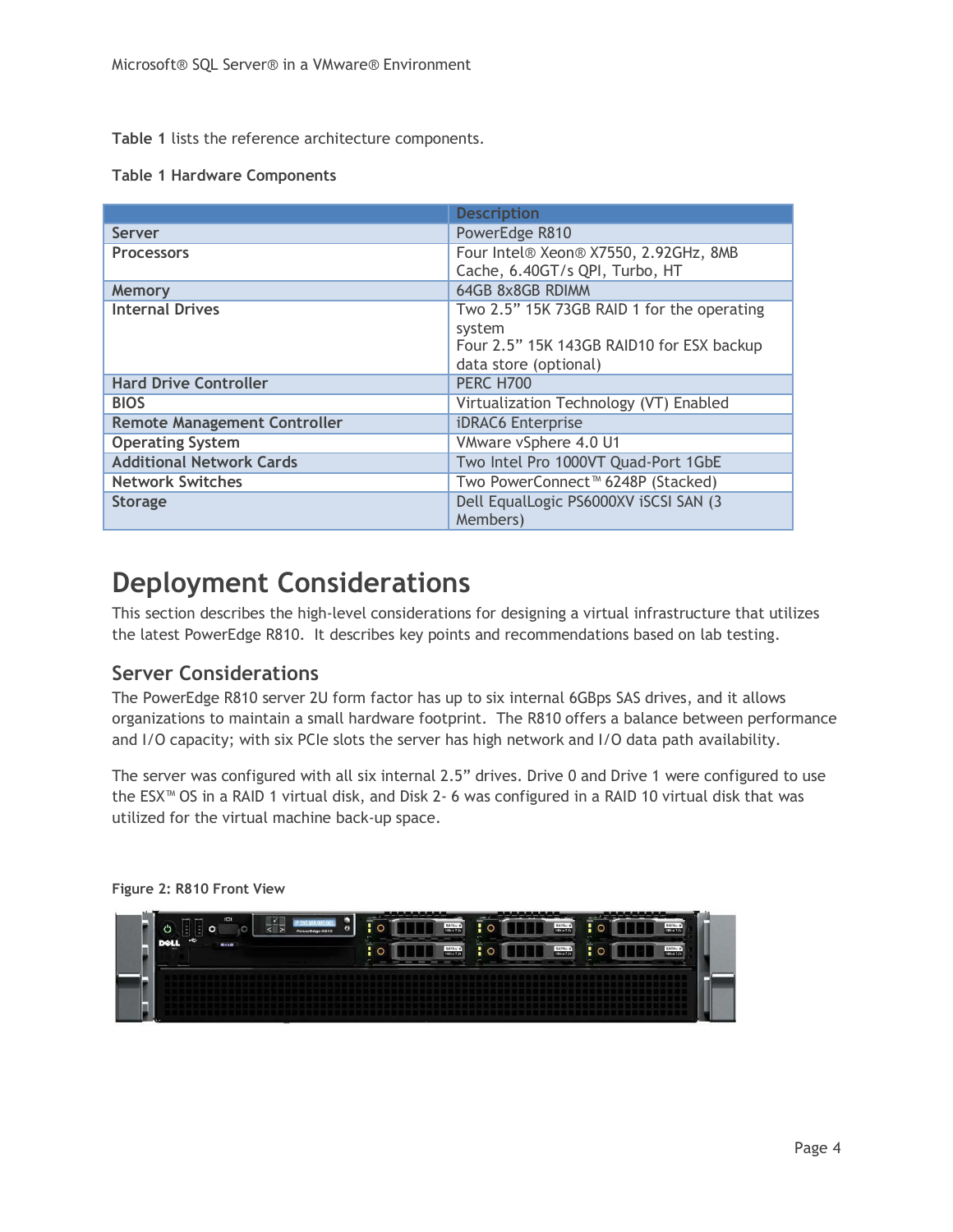**Table 2 Internal Hard Drive Configuration**

| <b>Virtual Disk Configuration</b> | <b>Description</b>               |
|-----------------------------------|----------------------------------|
| Virtual Disk 1: Operating System  | Two 73GB 15K SAS HDD (RAID 1)    |
| Virtual Disk 2: Backup Data store | Four 173GB 15K SAS HDD (RAID 10) |

### <span id="page-6-0"></span>**Network Considerations**

For consolidated virtual environments running database workloads through the iSCSI layer, sizing the bandwidth and throughput requirements based on the database workload I/O characteristics is essential. The number of add-on network NIC's required for drive network traffic depends on the number virtual machines running on the system, in addition to the workload characteristics of the virtual database servers.

For example, Figure 3 shows the architecture network cable configuration. The embedded network adapters are connected to the public and VMotion™ networks. The VM iSCSI traffic is load balanced across two Intel Quad-Port NICs on slot 1 and slot 5 located on PCIe Riser 1 (Left) and 2 (Right). Each physical NIC is mapped to a virtual NIC, and is configured within a virtual switch.

Figure 3: Network Diagram



## <span id="page-6-1"></span>**CPU Considerations**

The Dell PowerEdge R810 can be configured with one, two or four Intel Xeon 4-core and 8-core processors for a total of 24 or 32 Cores. For high-performance environment that host a large number of virtual machines with high CPU utilization, the X7560 2.26GHz 8-core processor is recommended. For non-CPU intensive workloads, especially in a consolidation environment where the goal is to reduce legacy hardware, the E7540 or X7542 are recommended.

## <span id="page-6-2"></span>**Memory Considerations**

Memory sizing is primarily determined by the amount of RAM needed for each virtual machine hosted on the system. Even though memory sharing is supported by VMware, it is recommended to have the memory required for the virtual machine database workload without over committing; VM memory sizing for running a database workload should be carefully analyzed to mitigate any storage bottlenecks.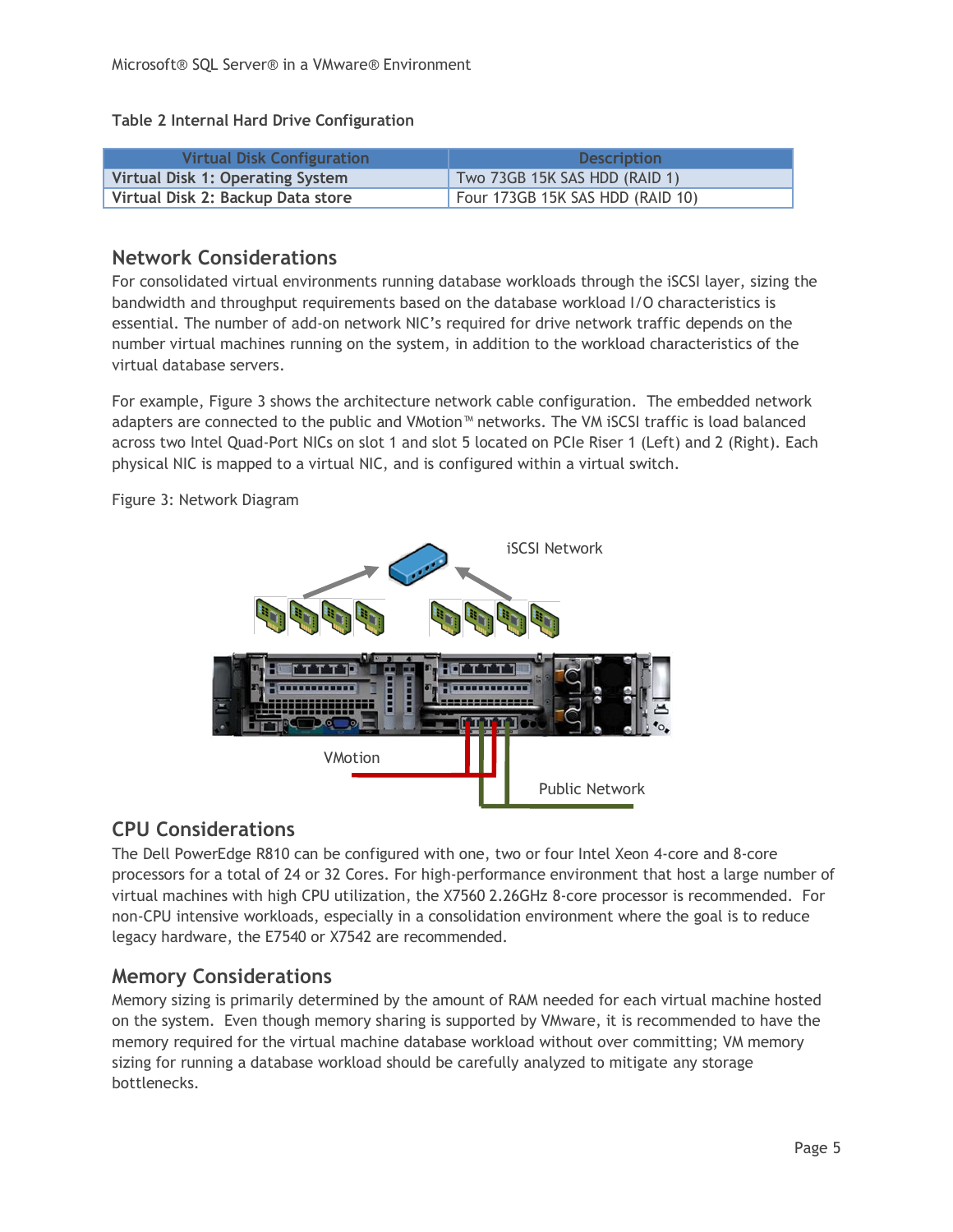## <span id="page-7-0"></span>**External Storage Considerations**

The external storage ensures that the virtual environment performs to the required level. EqualLogic storage offers many virtual environment benefits, such as ease of use and configuration. It is important to group the VMs according to workload and have that workload assigned to a specific pool of storage resources to avoid conflicts. For example, if there is a host performing large sequential operations, such as reporting and data mining, on the same storage array, the VMs that have a random access pattern impact the entire pool of resources negatively, reduce the performance of the entire pool, and lengthen the operation time.

## <span id="page-7-1"></span>**SQL Server Performance Evaluation**

This paper evaluates the overall performance capabilities of the recommended configuration. The goal is to simulate a real-world environment that consolidates the SQL Server instances running on physical hardware into a virtual environment. The tests analyzed the overall impact of running multiple virtual machines with SQL Server on the PowerEdge R810.

Figure 4 shows the logical representation of virtual machine operating system files and database files. Each virtual machine is configured with two virtual hard drives (VMDK), one for the operating system and a separate one for the database files.

Figure 4: Storage Disk Configuration



The first step is to test that the I/O path from the virtual machine to the storage is clear of bottlenecks introduced by human error. To do this, the team characterized the overall storage performance using the Microsoft SQLIO tool. SQLIO simulates I/O transactions, and can find the maximum threshold of the storage subsystem independent of the CPU or server memory capacity. The team ran SQLIO with a small random I/O and a large sequential I/O on a separate physical server running Windows 2008 R2 to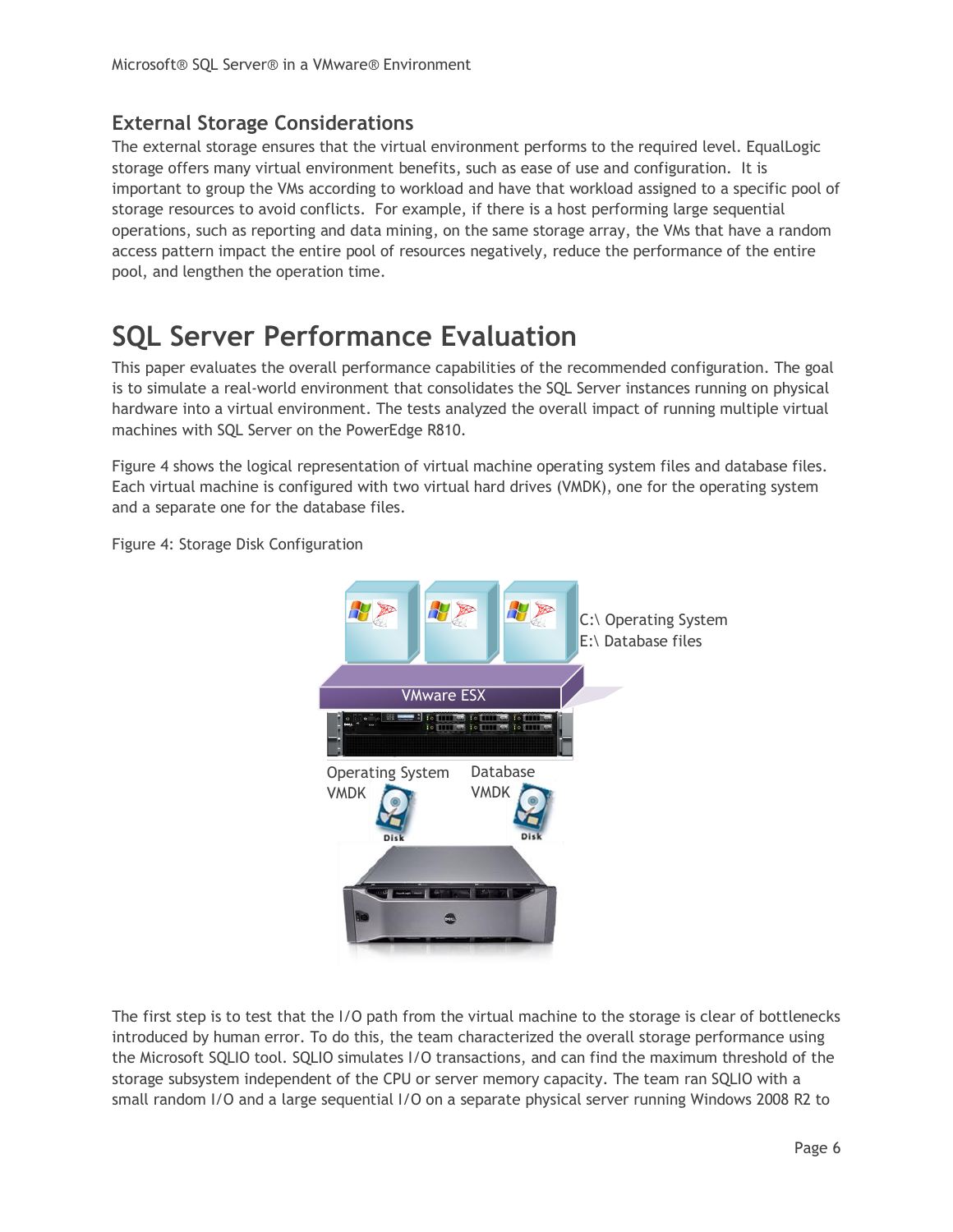characterize the maximum IOPS and MBPS storage capabilities. The team then configured ESX and the vKernel data path. A volume hard disk was created and dedicated to the database on the shared storage. A test VM running Windows 2008 R2 was also deployed on this system and the additional hard disk was formatted with NTFS. SQLIO was run to attain the same I/O characteristics as the physical server. The number of NICs for the iSCSI traffic was increased so that load balancing and multi-pathing could be implemented at the ESX level. The team tested again within the VM to verify that the random I/O characteristics remained unchanged, and that the large sequential throughput increased as new data paths were added.

The next step was to deploy a single VM with Windows 2008 R2 and install SQL Server 2008 SP1; a database was created on the shared storage data volume. To simulate a user workload, a TPC-E schema was deployed on the database VM to simulate an online trading broker.

Two categories of tests were created. The first category evaluated the overall impact of running SQL Server in a virtual environment compared to a legacy physical system. The second category evaluated the performance of consolidating multiple workloads into a single PowerEdge R810; the number of VMs was scaled up to assess the impact of running parallel virtual machines.

The table 3 lists the parameters and assumptions used to generate a consistent load. The assumptions are based on a consolidation effort from a legacy environment to a virtual environment for non-mission critical level databases. These tests assume a low to medium level of access by applications and users. Table 4 lists the legacy hardware configuration, and Table 5 lists the virtual machine configuration.

#### **Table 3 Configuration Assumptions**

| <b>Configuration</b>              | <b>Description</b>         |
|-----------------------------------|----------------------------|
| Database size                     | 50GB                       |
| User load                         | 20 application connections |
| <b>Average System Utilization</b> | $5\% - 10\%$               |

#### **Table 4 Legacy Hardware Configuration**

| Configuration           | <b>Physical System Description</b>       |
|-------------------------|------------------------------------------|
| <b>Legacy Server</b>    | PowerEdge 1950                           |
| <b>CPU</b>              | Two Intel Xeon 5160 Dual Core<br>3.00GHz |
| Memory                  | 4GB of RAM                               |
| <b>Storage</b>          | Internal Storage (2 HDD's)               |
| <b>Operating System</b> | Windows 2003 Server                      |

#### **Table 5 Virtual Machine Configuration**

| <b>Configuration</b>    | <b>Virtual Machine</b><br><b>Description</b> |
|-------------------------|----------------------------------------------|
| <b>CPU</b>              | 2 vCPU                                       |
| Memory                  | 4GB of RAM                                   |
| <b>Storage</b>          | Shared Storage RAID 10<br>Pool (3 Members)   |
| <b>Operating System</b> | Windows 2008 Server R2                       |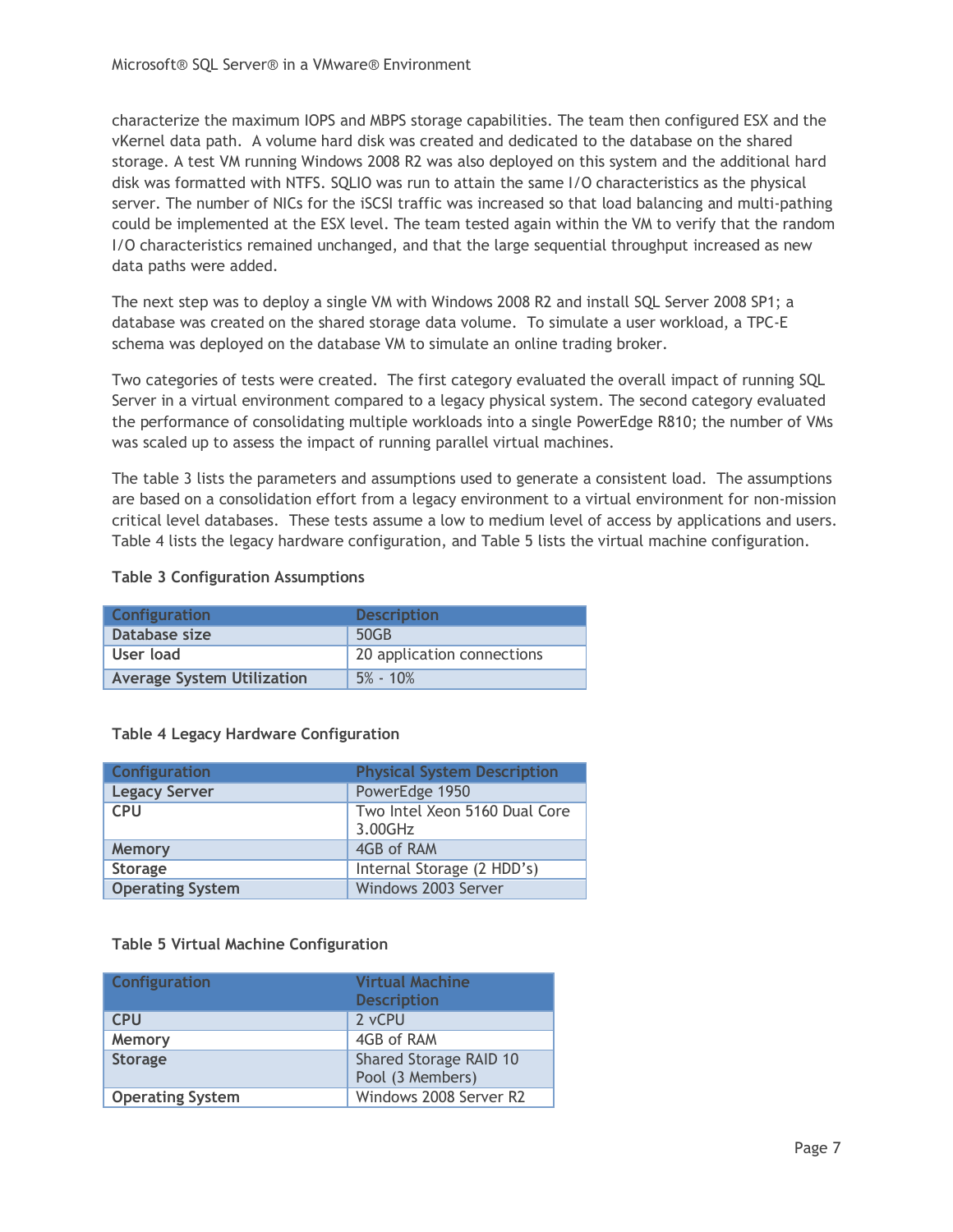## <span id="page-9-0"></span>**Physical versus Virtual OTLP Performance**

The first test evaluates the legacy system performance and compares it to a virtual instance of SQL Server. [Figure 5](#page-9-2) below shows the side-by-side comparison of a  $9<sup>th</sup>$  generation server versus a virtual machine running on the PowerEdge R810. The  $9<sup>th</sup>$  generation server has two Intel Xeon dual-cores, X5160 at 3.00GHz, and 4GB of RAM, and two 3.5" internal hard drives for the OS and database files. The VM was configured with 4 vCPUs, and 4GB of RAM. The database files reside on the external iSCSI SAN.

A set user load of 20 users was utilized on both the physical legacy server and the virtual machine. The CPU and transactions per second (TPS) were recorded for each test. The test yielded a 23% improvement of TPS on the legacy server over the virtual machine system with a 25% CPU increase. The ESX host had a total of 5% CPU utilization. In the next test the team scaled out the virtual machines to replicate the workload, so as to measure the benefits of consolidating in a virtual environment.



<span id="page-9-2"></span>**Figure 5 Legacy Physical versus Virtual Machine**

## <span id="page-9-1"></span>**Scale-Out Virtual Machines on a Single Server**

The scale out test evaluates running multiple virtual machines in a consolidated configuration on the PowerEdge R810. The PowerEdge R810 supports running with one, two and four sockets. To take advantage of the higher memory configurations that can drive the workloads of multiple virtual machines, it is recommended the server be deployed with two- or four-socket configurations.

The first test compared the physical versus virtual to assess the overhead for this type of workload. This test evaluates the overall performance of the system as the user load is increased on the physical legacy server versus running individual virtual machines, with each having a copy of the database and a constant number of users. The bottom line shows the performance of the PE1950 relative to the R810 as the user load is increased. The results for the PE1950 showed decreasing performance as the users were added due to CPU constraints of reaching over 90% utilization at an 80 user load. In contrast, the PowerEdge R810 continued to scale-out virtual machines to 13 VMs for this workload, and achieved three times more transactions than the legacy server.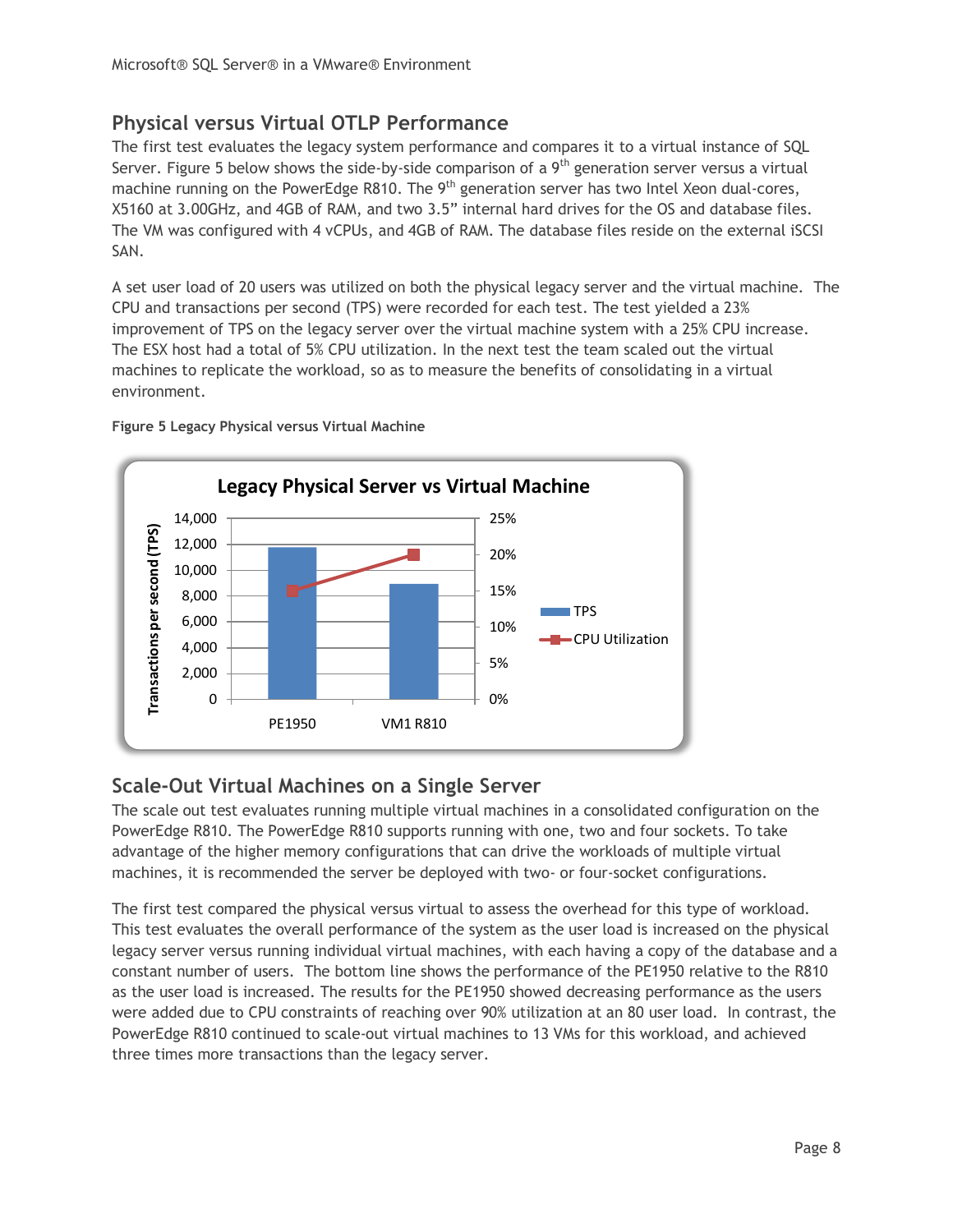**Figure 6 Legacy Servers versus Scale-Out VMs**



In addition to the increased performance capacity of the R810, the power consumption was compared to the legacy servers and the findings are presented in Figure 7 below.

**Figure 7 Performance per Watt Comparison**



Figure 7 shows that as the number of VMs hosted on the R810 increases, the performance to watt benefit continues to increase; the power envelope does slightly increase as new VMs are deployed. By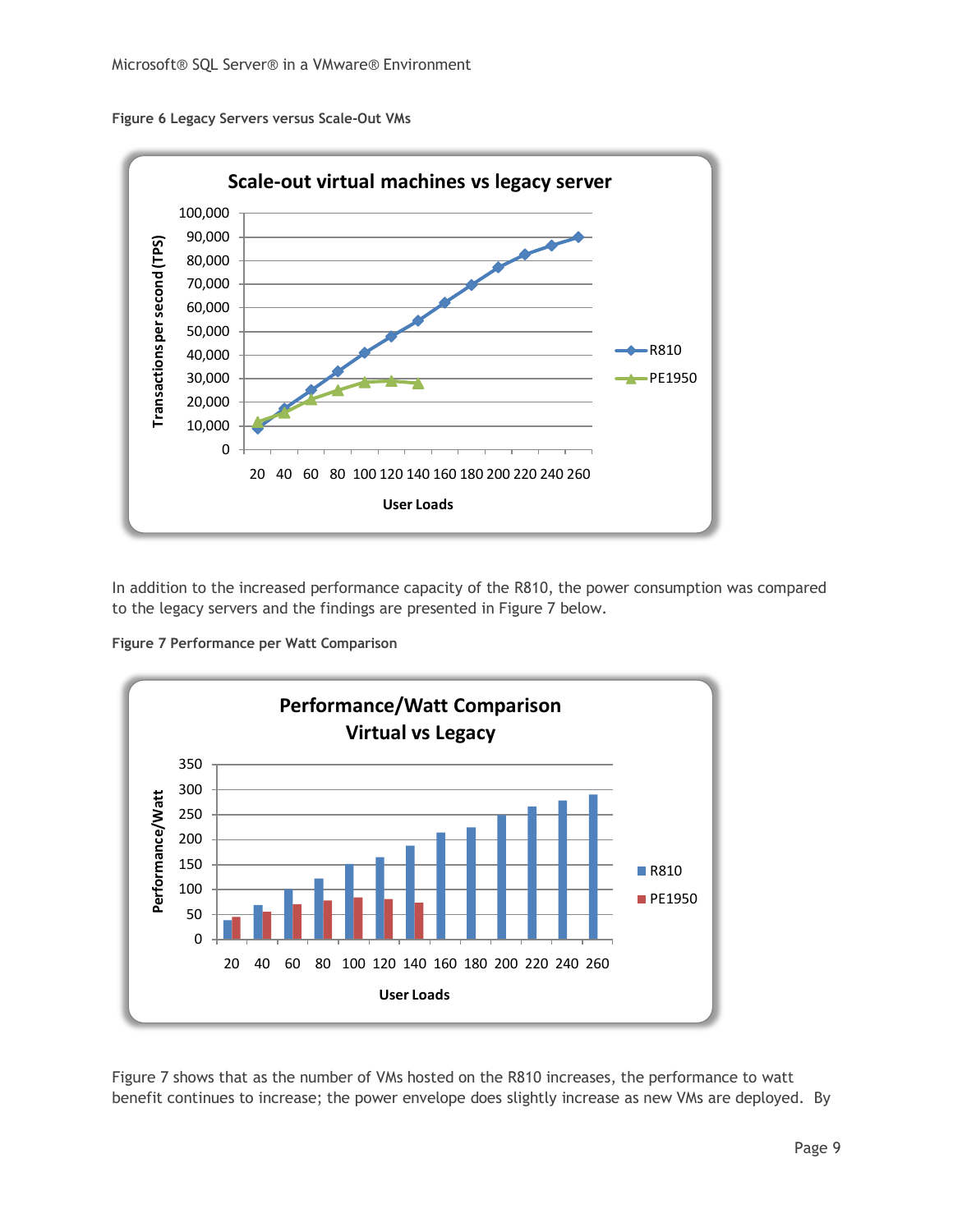contrast, the legacy servers' power envelope is multiplied by the number of servers. Figure 8 shows the combined power consumption and transactions per second of ten PE1950's. The combined performance those servers is 34% more transactions per second than a single R810 hosting 10 VM's, but the real benefit is the 88% reduction in power of the R810 compared to the PE1950's.



**Figure 8 Performance and Power Consumption Comparison**

Plotting this result yields a performance/watt graph as shown in Figure 9. This graph shows the benefits of a single R810 in a consolidated virtual environment as compared to multiple legacy physical servers.